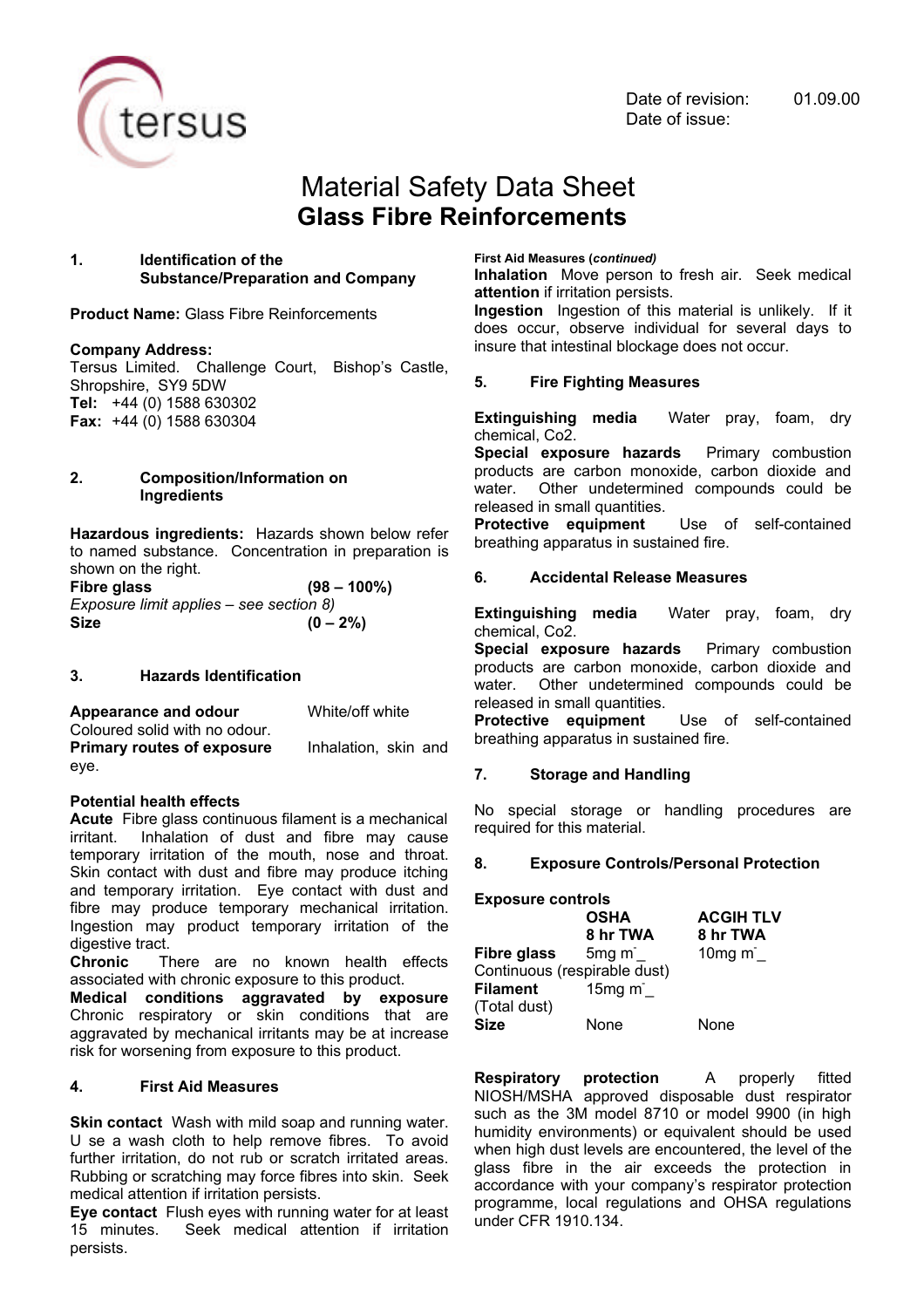#### **Personal Protection (continued)**

**Eye protection** Safety glasses, goggles or face shield.

**Skin protection** Loose fitting, long sleeved shirt that covers to the base of the neck, long pants and glove. Skin irritation is known to occur chiefly at pressure points such as around the neck, wrist, waist and fingers.

## **9. Physical and Chemical Properties**

| <b>Physical form</b>               | Solid     |
|------------------------------------|-----------|
| Colour                             | White     |
| Odour                              | None      |
| рH                                 | N/A       |
| <b>Boiling point/boiling range</b> | N/A       |
| Melting point/melting range        | N/A       |
| <b>Flash point</b>                 | None      |
| <b>Flammability</b>                | N/A       |
| <b>Auto flammability</b>           | N/A       |
| <b>Explosive properties</b>        | None      |
| <b>Oxidising properties</b>        | None      |
| Vapour pressure                    | N/A       |
| <b>Water solubility</b>            | Insoluble |

# **10. Stability and Reactivity**

**Stability of substance** Stable under normal conditions. **Conditions to avoid** None known. **Materials to avoid** No hazardous reactions anticipated. **Hazardous decomposition products** Sizings or binder may decompose in a fire. **Stabilisers** Non necessary.

# **11. Toxicological Information**

**Carcinogenicity** The table below indicates whether or not each agency has listed each ingredient as a carcinogen:

| Ingredient<br><b>Fibreglass</b><br><b>Continuous</b> | <b>ACGIH IARC</b> |      | <b>NTPP</b>        | <b>OSHA</b>                          |
|------------------------------------------------------|-------------------|------|--------------------|--------------------------------------|
| <b>Filament</b>                                      | N٥                | N٥   | N٥                 | No                                   |
| <b>Size</b>                                          | No                | No   | No                 | No                                   |
|                                                      | LD50 Oral<br>G/kg | g/kg | <b>LD50 Dermal</b> | <b>LC50 Inhalation</b><br>ppm, 8 hrs |
| <b>Fibreglass</b>                                    |                   |      |                    |                                      |
| <b>Continuous</b>                                    |                   |      |                    |                                      |
| <b>Filament</b>                                      | Not available     |      | Not available      | Not available                        |
| Size                                                 | Not available     |      | Not available      | Not available                        |

**Fibreglass continuous filament:** The International Agency for Research on Cancer (IARC) in June 1987, categorised fibreglass continuous filament as not classifiable with respect to human carcinogenicity (Group 3). The evidence from human, as well as animal studies, was evaluated by IARC as insufficient to classify fibreglass continuous filament as a possible, probable or confirmed cancer causing material.

## **12. Ecological Information**

This material is not expected to cause harm to animals, plants or fish.

#### **13. Disposal Considerations**

**RCRA hazard class:** Non hazardous

## **14. Transport Information**

**U.N. No.: CHIP classification IMDG code ADR/RID ICAO/IATA** None

#### **15. Regulatory Information**

TSCA status Each ingredient is on the inventory.

| <b>SARA title III</b> | <b>Hazard categories</b> |
|-----------------------|--------------------------|
| Acute health          | Yes                      |
| Chronic health        | No                       |
| Fire hazard           | No                       |
| Pressure hazard       | No                       |
| Reactivity hazard     | Nο                       |
|                       |                          |

#### **Reportable ingredients**

Sec 302/304 **None**<br>
Sec 313 **None Sec 313** 

## **16. Other Information**

#### **HMIS and NFPA hazard rating:**

| Category                                         | <b>HMIS</b> | <b>NFPA</b> |  |
|--------------------------------------------------|-------------|-------------|--|
| Acute health                                     | 1           |             |  |
| Flammability                                     | O           |             |  |
| Reactivity                                       | O           |             |  |
| NFPA unusual hazards                             | None        |             |  |
| HMIS personal protection: To be supplied by user |             |             |  |
| depending on use.                                |             |             |  |
|                                                  |             |             |  |